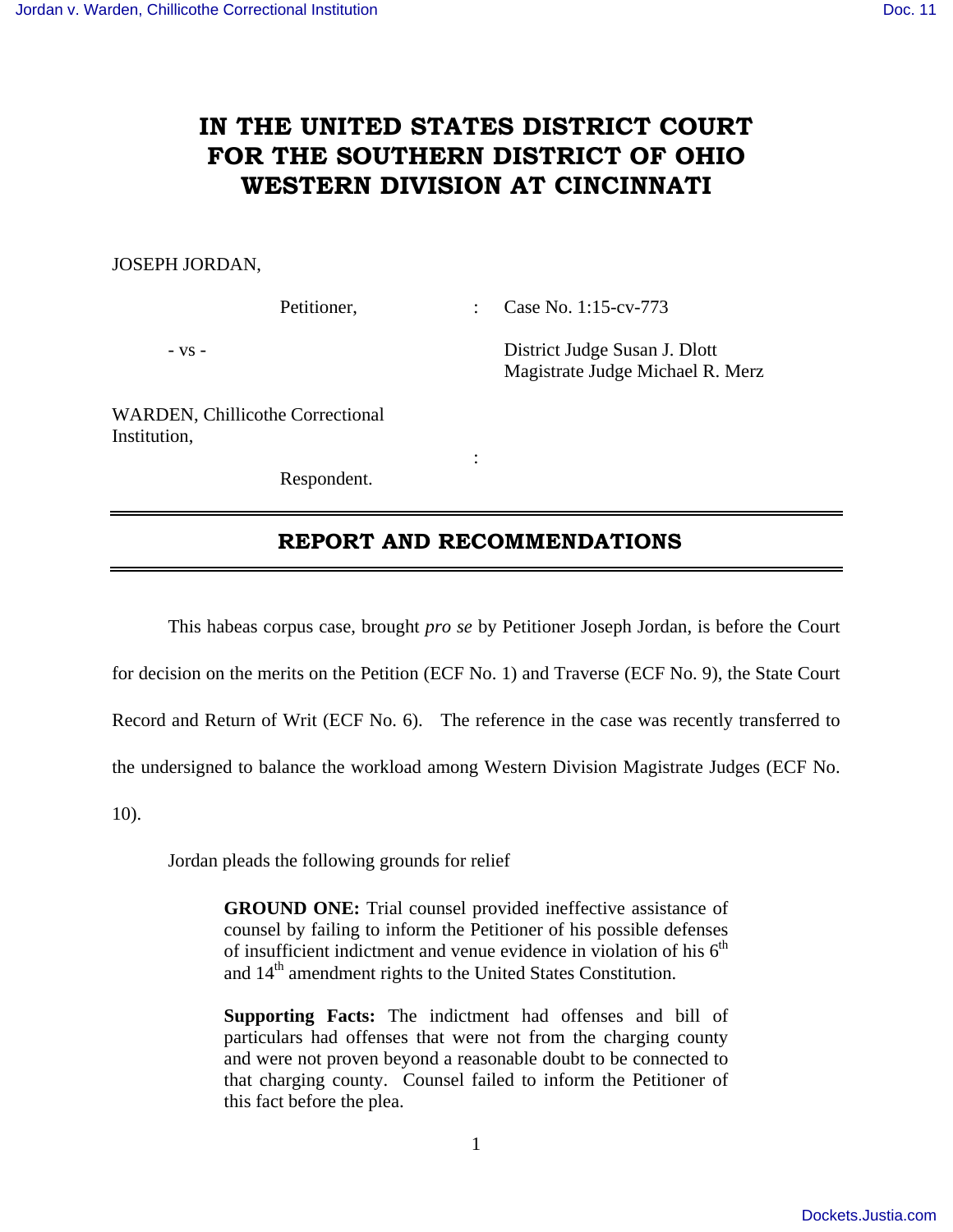**GROUND TWO:** Trial counsel provided ineffective assistance of counsel for failing to request an acquittal after the Petitioner pled guilty to charges that venue was not proven in violation of the Petitioner's  $6^{th}$  and  $14^{th}$  amendment rights to the United States Constitution.

**Supporting Facts:** Trial counsel failed to request an acquittal for the state's failure to prove venue and to argue double jeopardy from prosecution for the invalid indictment.

(Petition, ECF No. 1.)

### **Procedural History**

 On October 12, 2009, the Warren County Grand Jury indicted Jordan on one count of trafficking in cocaine in violation of Ohio Revised Code  $\S 2925.03(A)(2)(Count 1)$ ; one count of possession of cocaine in violation of Ohio Revised Code § 2925.11(A)(Count 2); two counts of aggravated trafficking in drugs in violation of Ohio Revised Code § 2925.03(A)(2) (Counts 3 and 4); two counts of aggravated possession of drugs in violation of Ohio Revised Code § 2925.11(A) (Counts 5 and 6); two counts of possession of criminal tools in violation of Ohio Revised Code § 2923.24(A)(Count 7 and 8); one count of having weapons while under disability in violation of Ohio Revised Code § 2923.13(A)(3) (Count 9); and one count of illegal manufacture of drugs in violation of Ohio Revised Code § 2925.04(A)(Count 10).

 Jordan filed a host of pretrial motions, including a motion to suppress. The trial court held a hearing and denied the motion to suppress. Following the resolution of the pre-trial issues, Jordan entered into a negotiated plea agreement, entered a plea of guilty to one third degree felony charge of trafficking in cocaine, one third degree felony charge of having weapons under disability, and one second degree felony charge of illegal manufacture of drugs. The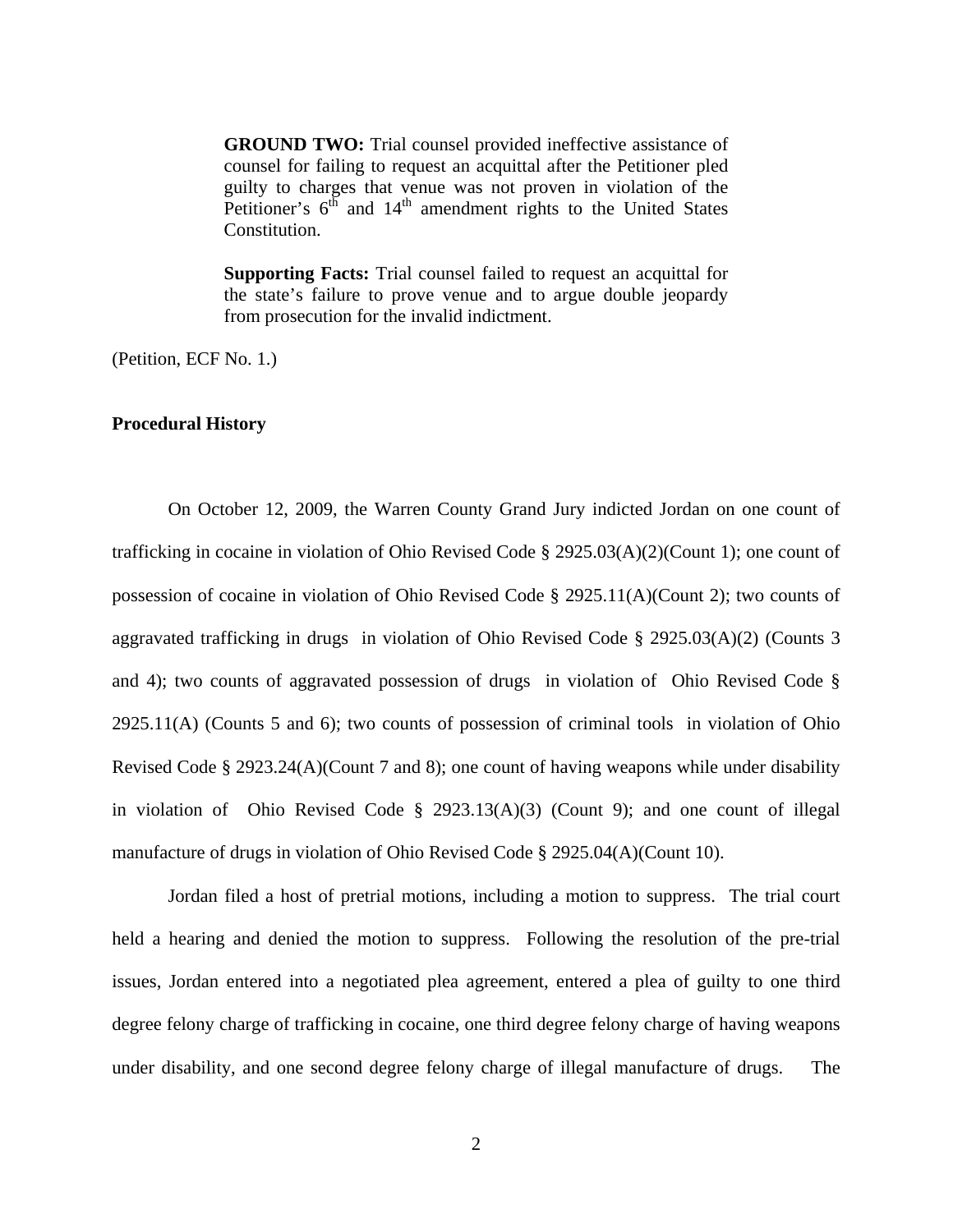State agreed to dismiss the remaining charges. The trial court sentenced Jordan to an aggregate 10-year prison sentence (State Court Record, ECF No. 6-1, PageID No. 94). Thereafter, the trial court filed an Amended Agreed Order and a Nunc Pro Tunc Agreed Order to correct clerical errors (State Court Record, ECF No. 6-1, PageID No. 96-98).

 On August 29, 2011, Jordan, pro se, filed a motion for leave to file a delayed appeal, a motion for appointment of counsel, and a notice of appeal in the Court of Appeals of Ohio, Twelfth Appellate District, and Warren County. The court of appeals denied Jordan's motion for leave to file a delayed appeal and dismissed the action with prejudice. Jordan did not appeal to the Ohio Supreme Court.

On January 13, 2014, Jordan, through new counsel, filed a motion pursuant to Ohio Crim.R. 32.1 to withdraw his guilty pleas based on his argument of ineffective assistance of counsel. After briefing, the trial court denied the motion (State Court Record, ECF No. 6-1, PageID No. 129).

On April 7, 2014, Jordan, through counsel, filed a notice of appeal in the Court of Appeals of Ohio, Twelfth Appellate District, Warren County and a motion for appellate counsel to withdraw. The Twelfth District Court of Appeals granted appellate counsel's request to withdraw and Jordan filed his appellate brief pro se raising the following assignments of error:

> 1. Trial counsel provided ineffective assistance of counsel by failing to inform the Defendant of his possible defenses of insufficient indictment and venue evidence in violation of his 6th and 14th Amendments to the United States Constitution and Article I, Section 10, of the Ohio Constitution.

> 2. Trial counsel provided ineffective assistance of counsel for failing to request an acquittal after the Appellant pled guilty to charges that venue was not proven in violation of the Appellant's 6th and 14th Amendment rights to the United States Constitution, and Article I, Section 10, of the Ohio Constitution.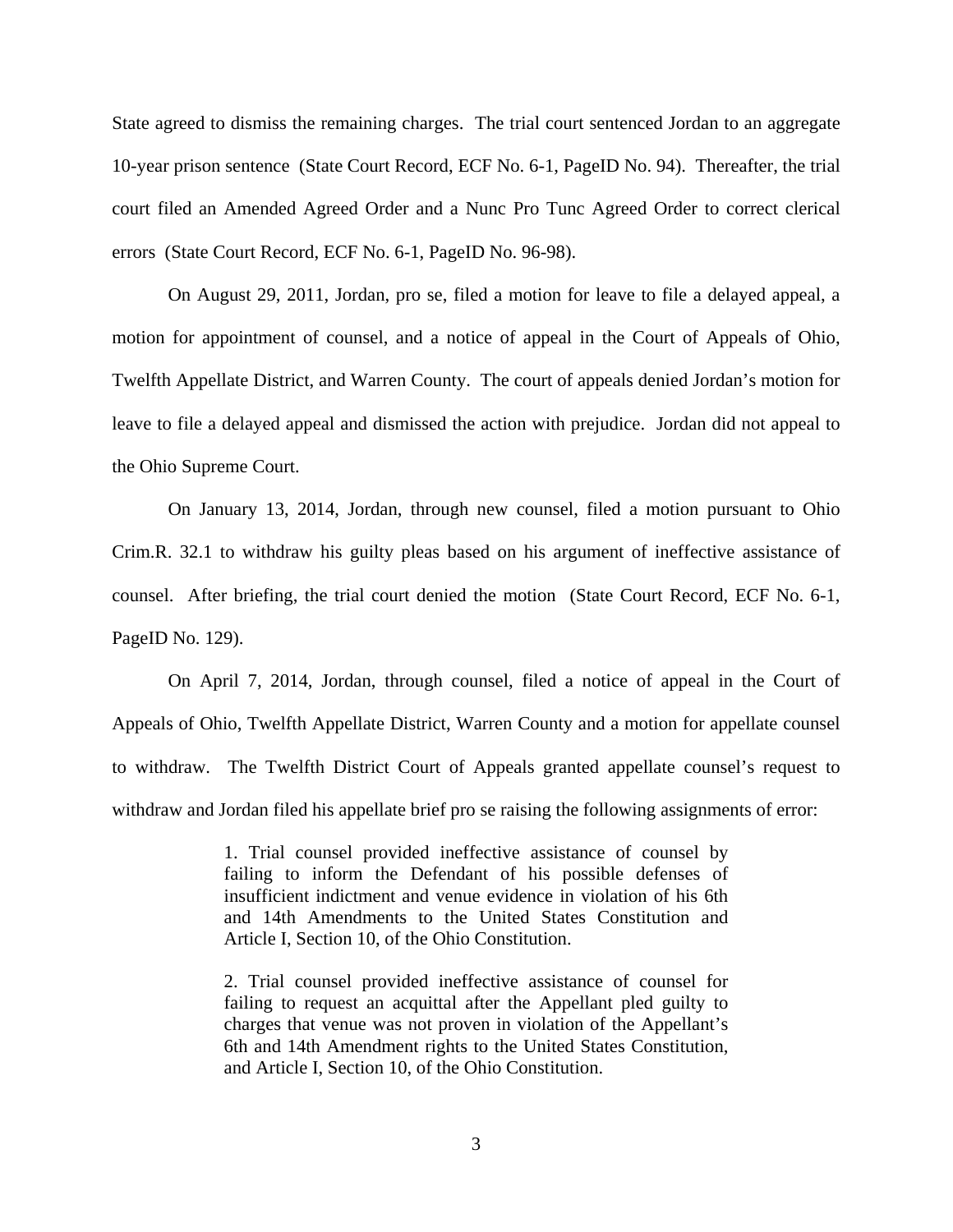3. The cumulative effect of the errors violated the 6th and 14th Amendments to the United States Constitution and the cumulative effect doctrine.

(Appellant's Brief, State Court Record, ECF No. 6-1, PageID No. 137.)

The Twelfth District Court of Appeals made the following factual findings:

**[\*P2]** On October 12, 2009, the Warren County Grand Jury indicted Jordan on ten counts related to his alleged activities in trafficking in drugs. On April 28, 2010, pursuant to a plea agreement, Jordan pled guilty to the following five counts (1) Count 1, trafficking in cocaine in violation of R.C. 2925.03(A)(2), a third-degree felony; (2) Count 3, aggravated trafficking in drugs (ecstasy), in violation of R.C.  $2925.03(A)(2)$ , a second-degree felony; (3) Count 5, aggravated trafficking in drugs (methadone) in violation of R.C. 2925.03(A)(2), a second-degree felony; (4) Count 8, having weapons while under disability in violation of R.C.  $2923.13(A)(3)$ , a third-degree felony; and (5) Count 9, illegal manufacture of drugs, in violation of R.C. 2925.04(A), a seconddegree felony. In exchange for pleading guilty, the remaining five counts were dismissed. Jordan was sentenced on the same day he entered his guilty plea. As part of the plea agreement, Jordan received five years each on Counts 1, 3, 5, and 8, which were to be served concurrent to one another. Jordan also received five years on Count 9, which was ordered to be served consecutively to the other counts. Jordan was therefore sentenced to a total prison term of ten years, with five years being mandatory.

*State v. Jordan*, 2015-Ohio-575 (12<sup>th</sup> Dist. Feb. 17, 2015). On February 17, 2015, the Twelfth

District affirmed the trial court's decision. *Id.* 

 Jordan filed a pro se appeal in the Ohio Supreme Court which declined to accept jurisdiction pursuant to Ohio S.Ct.Prac. 7.08(B)(4). *State v. Jordan*, 142 Ohio St.3d 1519 (Ohio 2015).

 On October 2, 2015, Jordan, through new counsel, filed a motion for judicial release in the trial court which the state opposed. On November 13, 2015, the trial court granted Jordan's motion to withdraw his motion for judicial release.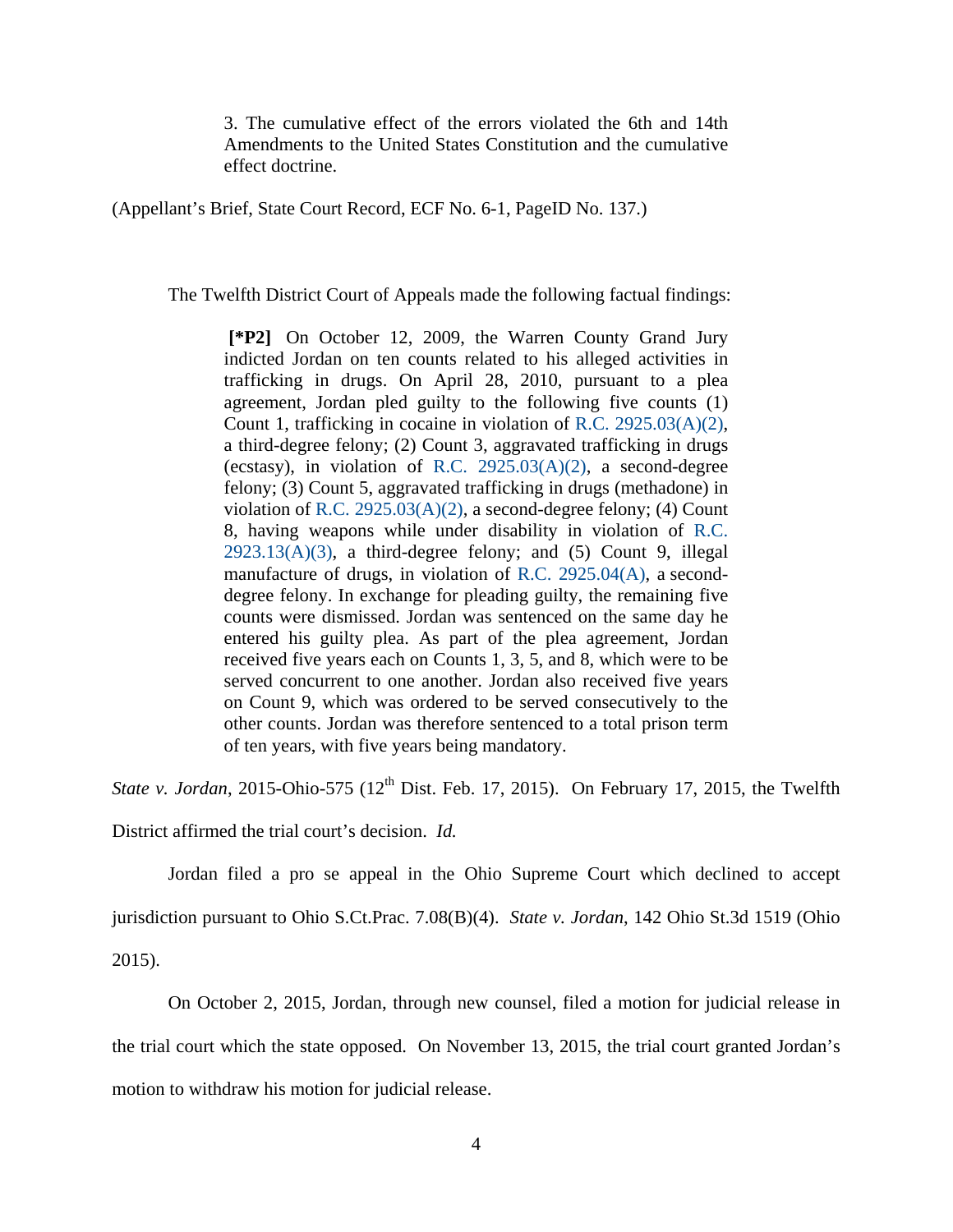## **ANALYSIS**

### **Statute of Limitations**

 The Warden asserts that the Petition should be dismissed with prejudice because it was untimely filed (Return of Writ, ECF No. 6, PageID 31-38). As the Warden counts the time, it commenced when Jordan's conviction became final when no notice of appeal was filed by June 1, 2010. *Id.* at PageID 32. The statute would then have expired one year later on June 2, 2011, and Jordan did not file here until December 1, 2015, more than four years later. *Id.* at PageID 33.

 Jordan seeks to excuse his delay by blaming it on ineffective assistance of trial counsel. He asserts counsel failed to file a timely appeal raising the claims he makes in this habeas corpus case (Traverse, ECF No. 9, PageID 367). Jordan did not file his Motion for Delayed Appeal until August 29, 2011, almost fifteen months after his conviction became final (Motion, ECF No. 6-1, PageID 101). In it he claimed he asked his attorney to file an appeal but "counsel failed to do so." The Twelfth District did not give a reasoning for its denial, but Jordan's own Motion acknowledges that an applicant for delayed appeal must offer a legitimate explanation of (1) why he did not file a timely notice and (2) why he did not submit the motion for delayed appeal within a reasonable time after expiration of the time to appeal of right. *Id*. at PageID 104. Jordan offers an explanation of why he did not file within thirty days of his conviction's becoming final, but he offers no explanation of why he waited another fifteen months to seek a delayed appeal. Certainly he has shown no abuse of discretion on the part of the Twelfth District in failing to grant the delayed appeal after that much delay. Indeed he did not appeal that decision to the Ohio Supreme Court.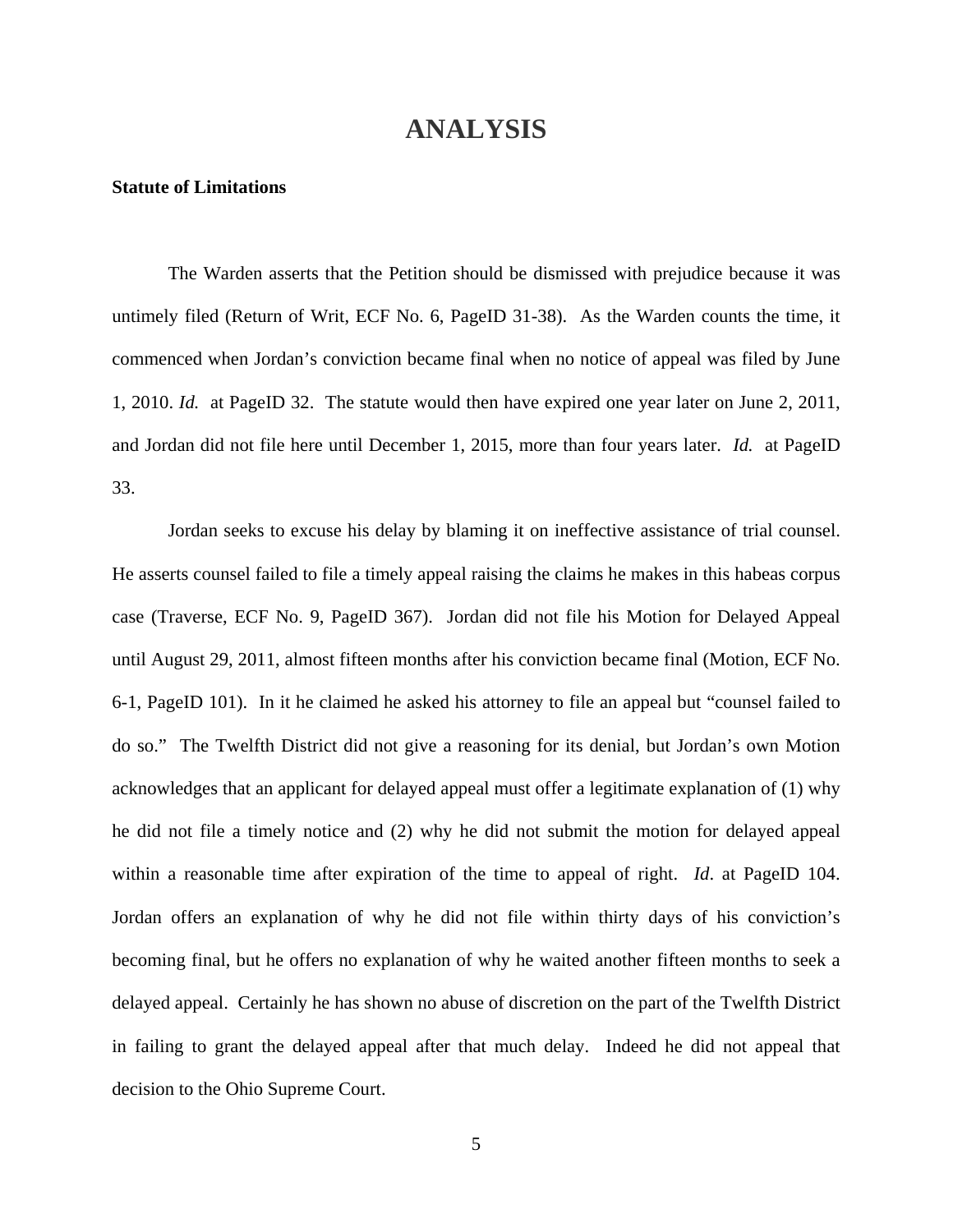In order to rely on ineffective assistance of trial counsel to excuse a procedural default in the state courts, a habeas petitioner must exhaust the ineffective assistance of trial counsel claim in the state courts first. *Edwards v. Carpenter*, 529 U.S. 446 (2000). That Jordan also has not done. His claim of ineffective assistance of trial counsel depends on facts outside the record, to wit, his claim that he told his trial attorney to appeal and the attorney failed to do so. That claim of ineffective assistance of trial counsel could have been presented to the Ohio courts by way of a petition for post-conviction relief under Ohio Revised Code § 2953.21, but Jordan has never filed such a petition and the time for doing so has long since expired.

 Jordan relies heavily on the arguments made in his Motion to Withdraw Guilty Plea, filed January 13, 2014, that trial counsel allowed him to plead guilty to counts arising in Montgomery and Butler Counties as well as in Warren County (Motion, ECF No. 6-1, PageID 111). His new counsel on the Motion to Withdraw characterized this as "an absolute constitutional and statutory defense to prosecution in Warren County." *Id.* While as Jordan notes a motion to withdraw does not have an absolute time limit for filing, neither does such a filing reopen the federal statute of limitations for a habeas corpus petition.

 Jordan has simply not proved the due diligence necessary to invoke equitable tolling. Due diligence requires not just acting promptly when a defendant finds out about a possible new motion or appeal, but acting promptly to find out about the underlying claim. Jordan offers no explanation for why it took him fifteen months to learn no appeal had been filed or more than two additional years to learn about the venue argument.

 Because Jordan has not met the due diligence requirements for equitable tolling, his Petition is barred by the statute of limitations.

6